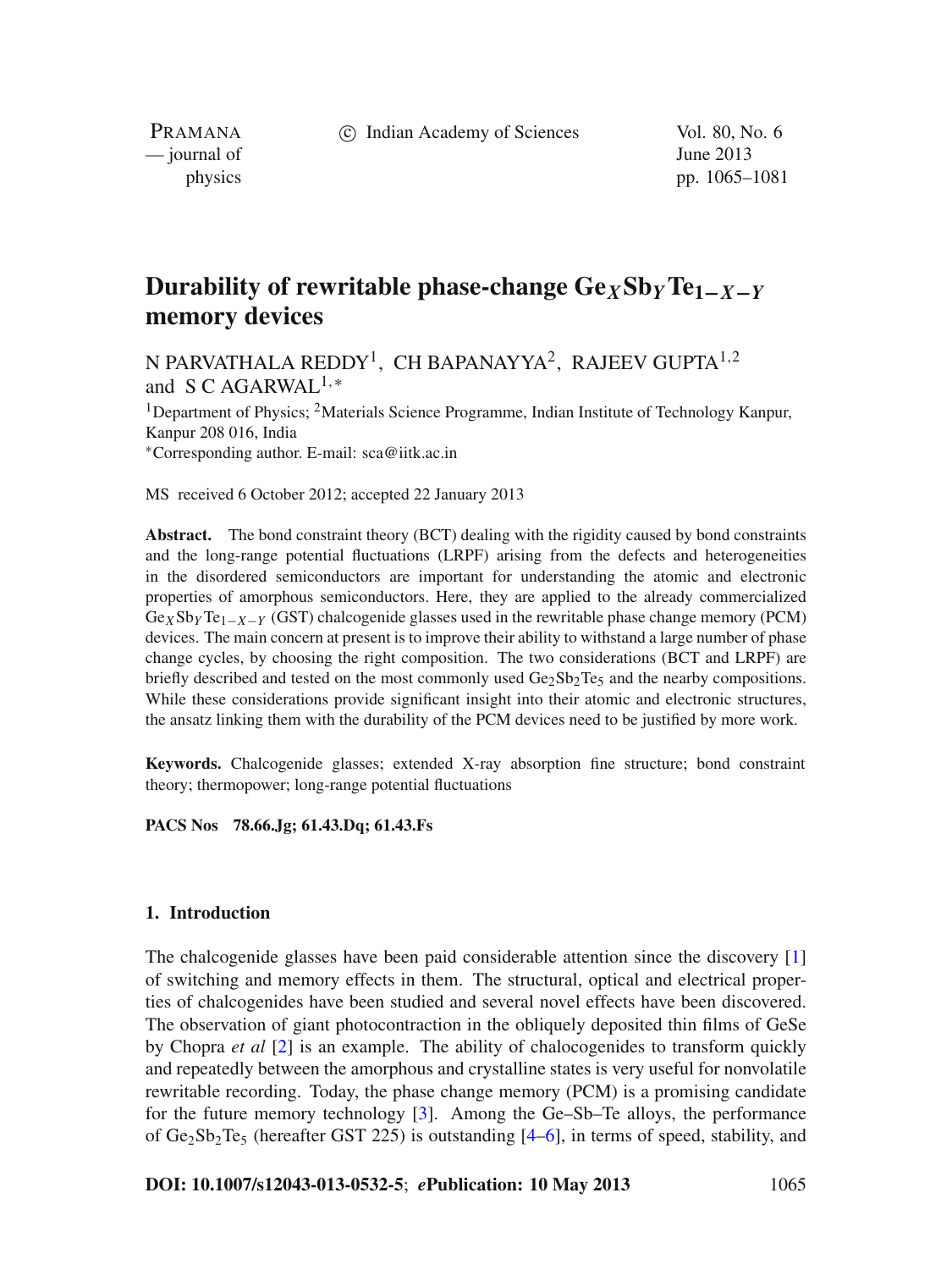## *N Par*v*athala Reddy et al*

endurance. This alloy is already being used in optical memory devices like RW-DVD/CD, PRAM etc. It crystallizes in a very short period of time (typically 20 ns), at its crystal-lization temperature (150°C). It can also withstand ∼10<sup>12</sup> cycles before failing [\[3\]](#page-15-2), which is relatively high among chalcogenide glasses, the highest reported for a particular set of set/reset pulses. This, however, needs to be increased by several orders of magnitudes, before it can be used as system memory, in a computer [\[7\]](#page-16-1), for example.

Thus, two main issues are to be addressed in materials for the rewritable PCM devices. First is the identification of suitable materials with the following requirements: Their amorphous and crystalline states should be stable and yet it should be possible to go very quickly from one state to the other. Further, they must have at least one significantly different property (e.g. reflectivity) in the two states, which can be used as a memory code. The second issue has to do with the durability of device, i.e. the number of cycles the device can withstand before failing. While the first issue has been tackled more or less successfully by several authors, the same cannot be said about the second.

Efforts to find new compositions for the memory devices to increase their durability have so far been largely based on trial and error. This may be partly, because of the inadequate understanding of the phase change phenomena, resulting in the non-availability of a suitable way to identify, *a priori*, new and better PCM materials. Several scientists [\[8](#page-16-2)[,9\]](#page-16-3) have tried to elucidate the structural changes that might give widely different properties, but most of them did not address the problem of durability. For example, Shportko *et al* [\[10\]](#page-16-4) suggested measurement of electronic polarizability as a simple test to identify potential phase change materials, having 70 to 200% larger optical dielectric constant in the crystalline phase than in the amorphous phase. However, the durability was not discussed. Kolobov *et al* [\[9\]](#page-16-3) have proposed an interesting model to explain the phase change process in GST 225. According to them this transition involves the so-called umbrellaflip of Ge atoms from an octahedral position to a tetrahedral position without breaking strong covalent bonds. This flip-flop gives GST 225 the ability to switch between the two states, many more times than the other glasses. However, the proposed model completely ignored Ge–Ge bonds in the amorphous state. These bonds, according to bond constraint theory (BCT), can help explain the excellent behaviour of GST 225. Moreover, the presence of homopolar Ge–Ge bonds is consistent with extended X-ray absorption fine structure (EXAFS ) measurements and their new analysis [\[11\]](#page-16-5). In any case, while the Kolobov's model [\[9\]](#page-16-3) might explain the relatively better durability of GST 225, it did not tell us how to select another composition in order to improve it. In another model [\[12](#page-16-6)], it was argued that the intrinsic vacancies present in the metastable crystalline cubic phase are ordered in (1 1 1) planes. These vacancies help the movement of Ge atoms from octahedral coordination in the crystalline (cubic) phase to tetrahedral coordination in the amorphous phase. The high endurance is achieved by the optimal combination of intrinsic vacancies provided by  $Sb_2Te_3$  and the instability of the tetrahedron sites provided by GeTe. Recently, Siegrist *et al* [\[13](#page-16-7)] proposed that the phase change materials have a pronounced disorder but a weak electron correlation, making them an 'unparalleled quantum state of matter'. An Anderson-type metal–insulator transition occurs upon increasing the temperature because of strong disorder. This explains the high ratio of resistivities of the crystalline and amorphous states in GST 225. However, regardless of whether any of these or the other proposed models is true, they do not provide an easy way to look for and identify, *a priori*, sturdier materials for use in the PCM devices.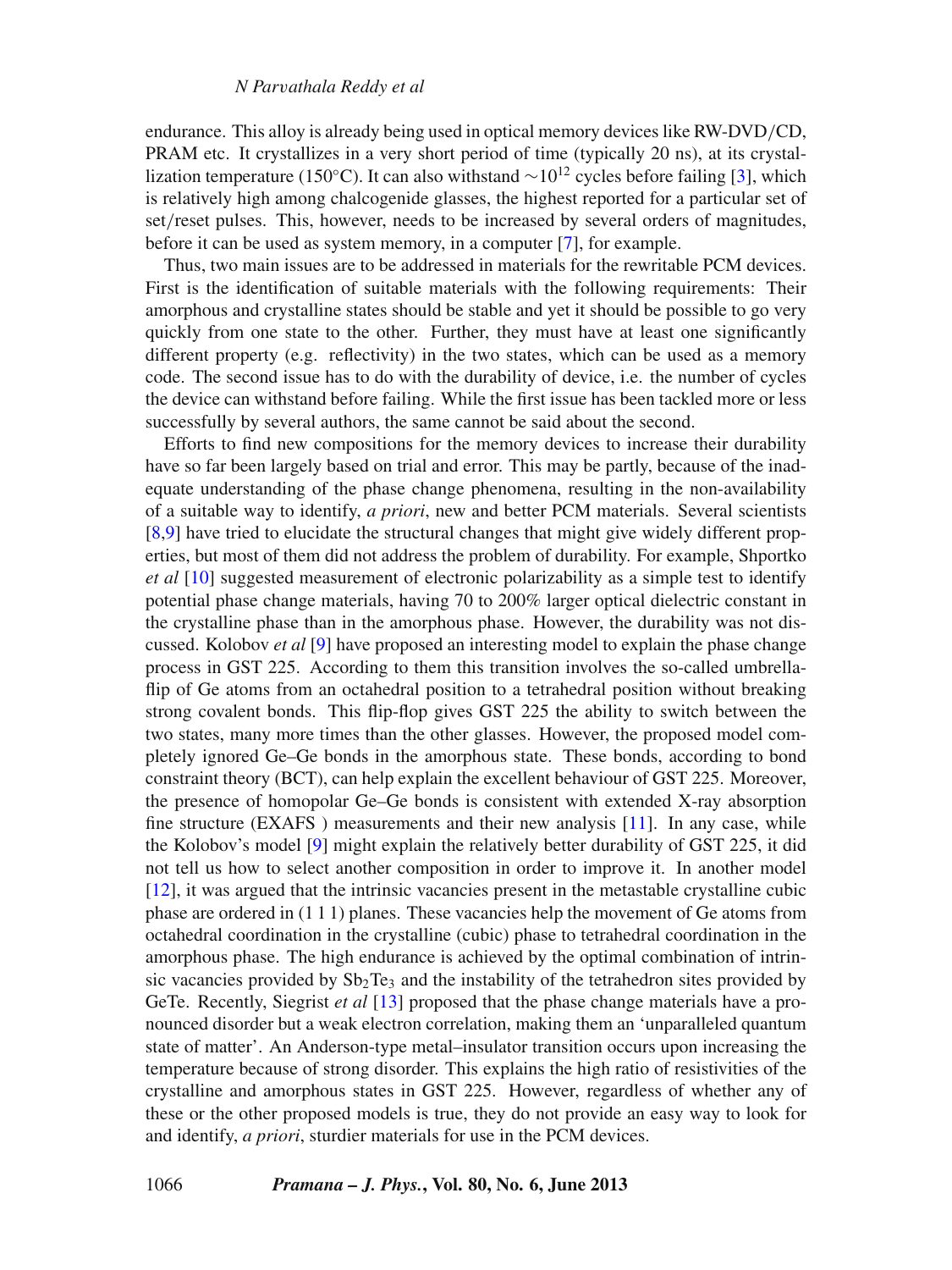#### *Durability of memory de*v*ices*

Basically, two ideas have been put forward to tackle the durability issue. One of them uses bond constraint theory (BCT) [\[11](#page-16-5)[,14](#page-16-8)[,15](#page-16-9)] and the other considers the long-range potential fluctuations (LRPF) in the amorphous state [\[16](#page-16-10)[,17](#page-16-11)] to estimate the durability.

The next section briefly describes the BCT, defines an ideal glass former and shows how the presence of Ge–Ge bonds in GST 225 makes it a good glass former. Section [3](#page-5-0) gives experimental details for investigating long-range potential fluctuations, caused by the  $Te_3^+$  ions and the other defects, by transport measurements. The last two sections discuss the results and arrive at conclusions.

#### **2. Bond constraint theory (BCT)**

Here, the general physical ansatz is that in an ideal, strain-free thin film or bulk amorphous material, the number of constraints equals the number of degrees of freedom in space (or network dimensionality). This means that the ideal material has just the right number of constraints to be neither floppy nor overconstrained. Since the thin film materials in this article are three-dimensional, the average number of constraints/atom,  $C_{av}$ , for an ideal material is given by

<span id="page-2-0"></span>
$$
C_{\rm av} = 3.\tag{1}
$$

Thus, according to BCT, a material with a smaller deviation from the ideal value  $\delta C_{\text{av}} =$  $|C_{av} - 3|$  is likely to be a 'better glass-former' which means that its ability to transform itself from one phase to the other easily and repeatedly is superior. This criterion can be useful for identifying durable materials for memory applications.

We shall now calculate  $C_{av}$  for GST 225, using BCT along with the input from EXAFS experiments  $[11]$  and show that GST 225 satisfies the criterion of eq. [\(1\)](#page-2-0) better, if it has Ge–Ge bonds.

According to BCT,  $C_{av}$  is related to the average coordination number  $\langle r \rangle$  as follows [\[18](#page-16-12)]:

$$
C_{\text{av}} = \frac{5\langle r \rangle}{2} - 3. \tag{2}
$$

In order to calculate *C*av for GST 225, we must know its bonding structure. The Te–Sb– Ge ternary phase diagram in figure [1](#page-3-0) provides a basis for understanding the structure and properties of GST. The GST 225 compound lies at the intersection of two lines of interest: a tie-line joining GeTe and  $Sb<sub>2</sub>Te<sub>3</sub>$ ; and the bisector of the angle at the Te vertex. Thus, one might conclude that GST 225 is a mixture of GeTe and  $Sb<sub>2</sub>Te<sub>3</sub>$ . However, there is another possibility, which is physically even more interesting. Here, GST 225 is supposedly on the tie-line joining two potentially good glass-forming compositions:  $Ge_2Te_3$ and  $Sb_2Te_3$ . Therefore, rather than considering it to be an equal mixture of 2(GeTe) and  $Sb<sub>2</sub>Te<sub>3</sub>$ , one can view it as a Te deficient mixture of  $Ge<sub>2</sub>Te<sub>3</sub>$  and  $Sb<sub>2</sub>Te<sub>3</sub>$  in a matrix of cross-linked two- and three-fold coordinated Te atoms.

Let us look at the experimental evidence to find out on which of the two tie-lines, viz.  ${Ge_2Te_3-Sb_2Te_3}$  or  ${GeTe_8b_2Te_3}$ , GST 225 should lie, to be consistent with being a good glass former.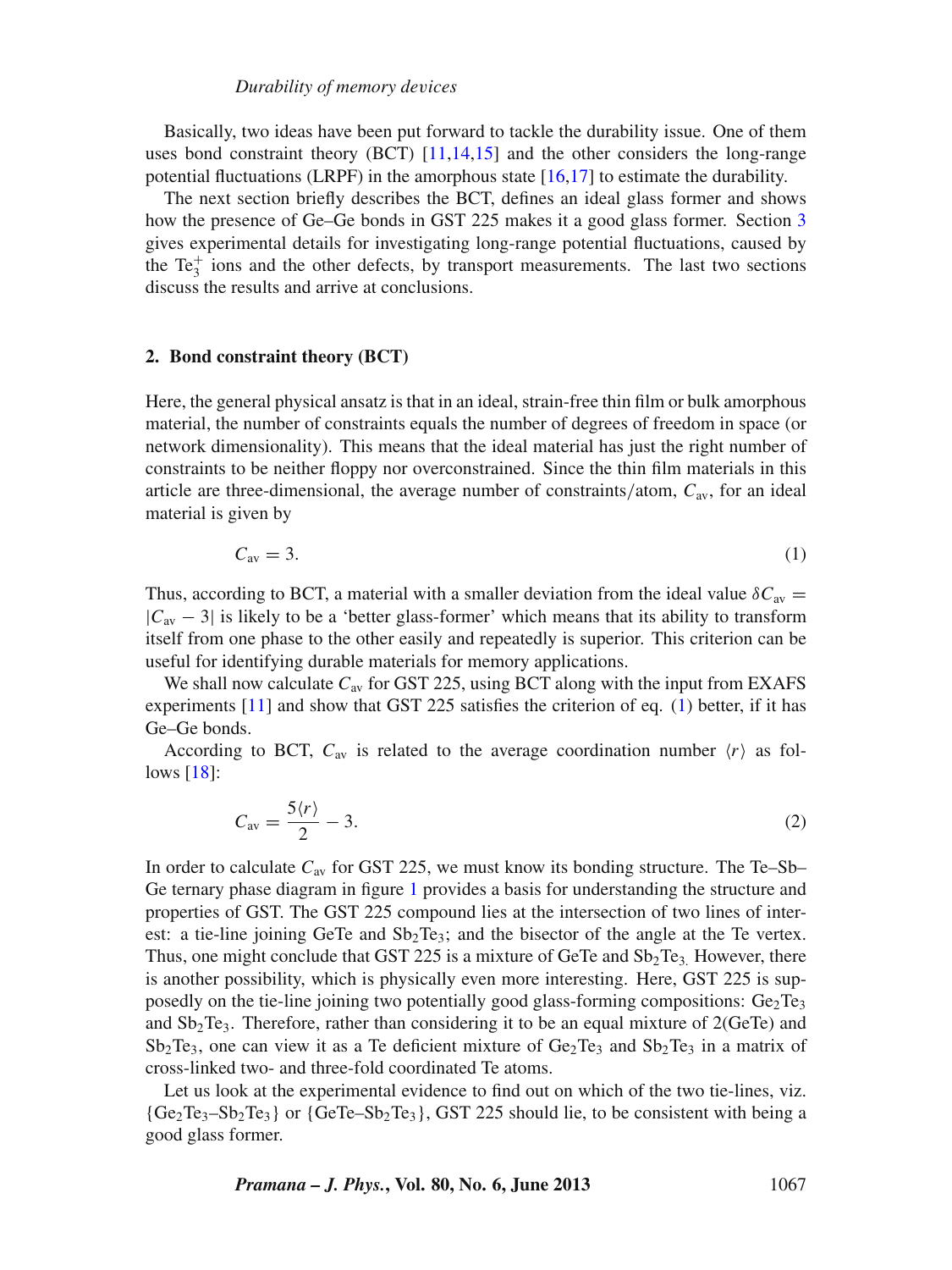*N Par*v*athala Reddy et al*

<span id="page-3-0"></span>

**Figure 1.** Ternary phase diagram for Ge–Sb–Te compounds, showing locations of compounds considered in this article, and the various tie-lines.

Coordination numbers *N* for the constituent atoms of GST 225, as determined from EXAFS, indicate fully coordinated Ge and Sb with  $N_{Ge} = 3.9 \pm 0.7$  and  $N_{Sb} = 2.8 \pm 0.5$ and slightly overcoordinated Te with  $N_{\text{Te}} = 2.4 \pm 0.6$  [\[19](#page-16-13)].

EXAFS technique also shows that the only homopolar bonds are Ge–Ge bonds, and approximately 1/7 (or ∼14%) of the Ge bonds are homopolar. The presence of homopolar bonding of Ge suggests a model where all Ge atoms are bonded to one Ge and three Te atoms in a-Ge<sub>2</sub>Se<sub>3</sub>-type bonding [\[20\]](#page-16-14) as shown in figure [2.](#page-3-1) Sb atoms are then interspersed evenly throughout the structure with three Te neighbours in  $Sb<sub>2</sub>Te<sub>3</sub>$  arrangements. The molecular structure of GST 225 thus includes the following local bonding arrangements: (i)  $Sb_2Te_3$ , (ii)  $Ge_2Te_3$ , and (iii) three-fold coordinated Te atoms, the nearest neighbours of which are Sb and Ge.

<span id="page-3-1"></span>We can now calculate  $C_{\text{av}}$  for GST 225 for the two cases: (I) Without homopolar Ge–Ge bonds and (II) with homopolar Ge–Ge bonds.



**Figure 2.** Ge<sub>2</sub>Te<sub>3</sub> configuration, as might be present in  $Ge_2Sb_2Te_5$  (after ref. [\[19](#page-16-13)]).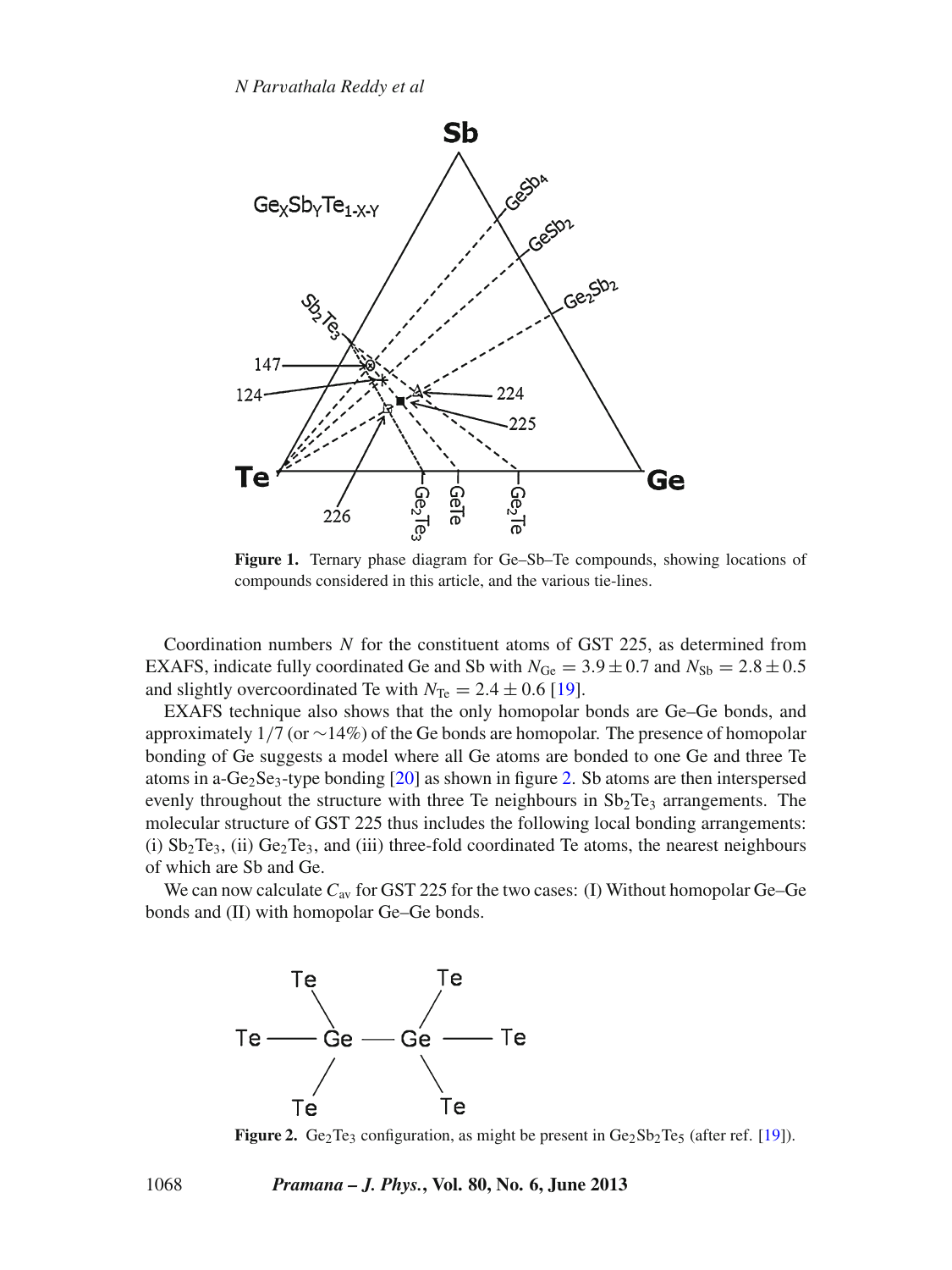*Case* I:  $Ge_2Sb_2Te_5$  is on the  $\{GeTe-Sb_2Te_3\}$  tie-line and has no  $Ge-Ge$  bonds.

For Ge: 
$$
\langle r \rangle = 4
$$
  $C_{Ge} = 7$ ,  
\nSb:  $\langle r \rangle = 3$   $C_{Sb} = 4.5$ ,  
\nTe:  $\langle r \rangle = 2$   $C_{Te} = 2$ .

Therefore, for  $Ge_2Sb_2Te_5$ ,

<span id="page-4-0"></span>
$$
C_{\text{av}} = (7 \times 2 + 4.5 \times 2 + 2 \times 5)/9 = 3.66 \text{ and } \delta C_{\text{av}} = 0.66. \tag{3}
$$

*Case* II:  $Ge_2Sb_2Te_5$  is on the  $\{Ge_2Sb_3-Sb_2Te_3\}$  tie-line and has Ge–Ge bonds.

Consider first the local bonding environment for Ge. To zeroth order, a tetrahedral Ge configuration yields  $C_{\text{Ge}} = 7$ , as in Case I. However, the presence of homopolar Ge– Ge bonds has a profound effect on constraint counting. Assuming that all Ge atoms are bonded as shown in figure [2,](#page-3-1) the bending constraints around each Ge are (i) Ge–Ge–Te and (ii) Te–Ge–Te motions. The motion of Ge–Ge–Te is much smaller than Te–Ge–Te, because they have different bond energies, permitting removal of some constraints. This and other similar considerations [\[6\]](#page-16-0) reduce the total number of constraints for Ge atoms from  $C_{\text{Ge}} = 7$  to 4.33.

In the Sb bonding environment, we find that none of the constraints are broken. Therefore, the total number of constraints around the Sb atoms is  $C_{\text{Sb}} = 4.5$ .

Finally, consider the Te bonding environment. In the proposed model, GST is a combination of  $Ge_2Te_3$  and  $Sb_2Te_3$  structural units. This counting results in a deficiency in Te for the GST composition, as stoichiometry requires that the addition of these two units equals Ge<sub>2</sub>Sb<sub>2</sub>Te<sub>6</sub>. This means 1/6 (∼17%) Te deficiency, which combined with 8− *N* coordination of Ge and Sb requires that some Te atoms overcoordinate, resulting in the presence of both two- and three-fold geometries. No constraints can be removed for the former configuration, and in the latter, the bond order is reduced from one electron/bond to 2/3 electrons/bond. Constraints are removed for this configuration, but proportionally so [\[19](#page-16-13)], resulting in two constraints for planar three-fold coordinated Te, as well as two-fold coordinated Te. Therefore, the number of total constraints for all Te atoms is 2.

The total number of constraints for the GST 225 alloy is then calculated as follows [\[20](#page-16-14)]: Ge contribution:  $4.33 \times 2 = 8.66$ ; Sb contribution:  $4.5 \times 2 = 9$ ; Te contribution:  $2 \times 5 = 10$ .

Thus,

$$
C_{\text{av}} = (8.66 + 9 + 10)/9 = 3.07; \quad \delta C_{\text{av}} = 0.07. \tag{4}
$$

This value of  $\delta C_{av}$  is smaller than the value obtained for Case I in eq. [\(3\)](#page-4-0). As already remarked earlier, we have called it a good glass former, which in the present context means that it can be easily and repeatedly transformed from amorphous to crystalline state and back. Further, it does not refer to the ease of making glass of this composition.

Clearly, the inclusion of Ge–Ge bonds in  $Ge_2Sb_2Te_5$  is responsible for giving it good glass forming capability and the propensity for repeatable phase change transitions. It also predicts the presence of defects associated with of three-fold coordinated  $Te_3^+$ .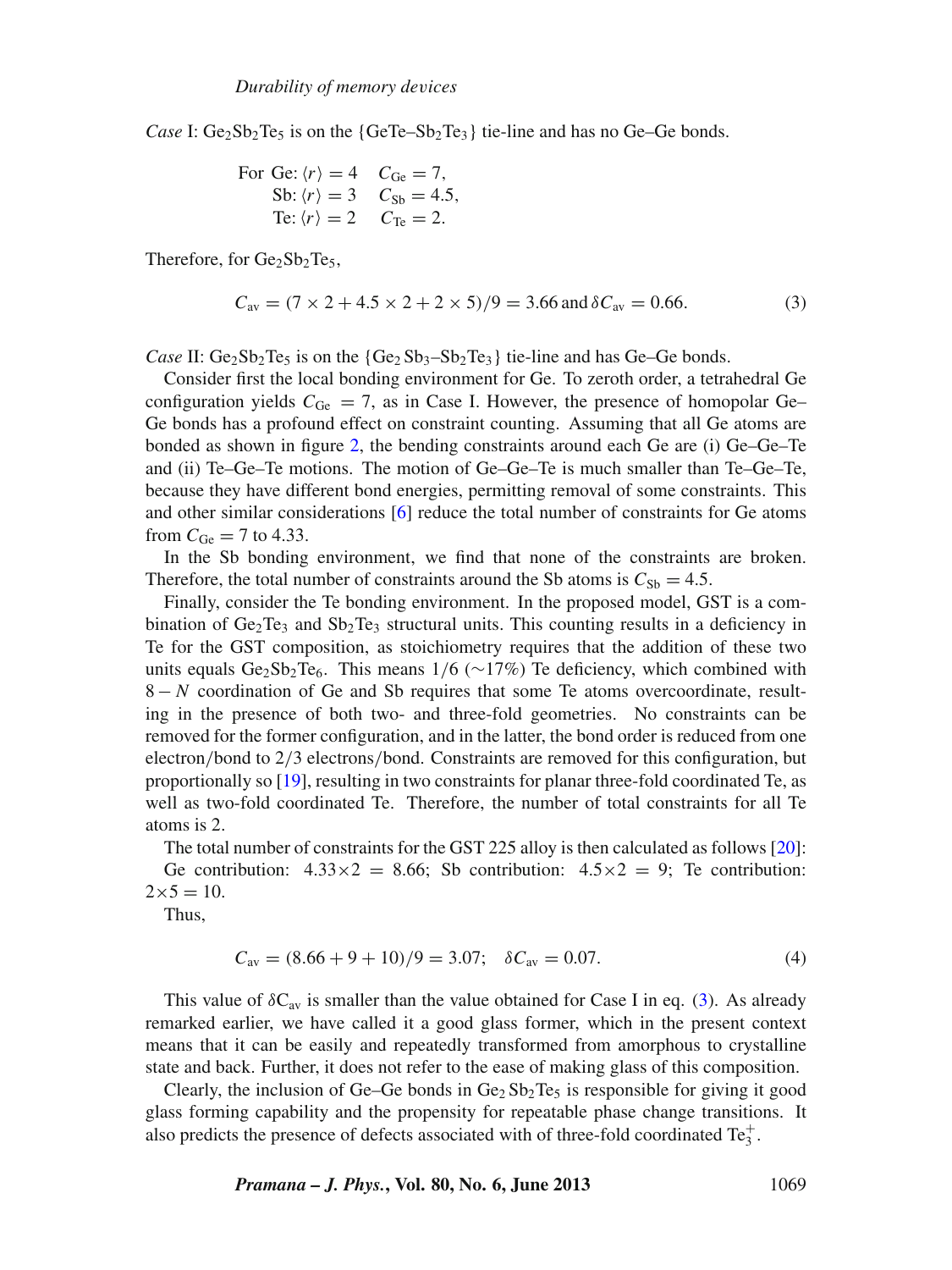#### <span id="page-5-0"></span>**3. Long-range potential fluctuations (LRPF)**

Following Overhof and Beyer [\[21](#page-16-15)[,22\]](#page-16-16), we have used electronic transport measurements [\[16](#page-16-10)] to estimate the LRPF caused by  $Te_3^+$  and other defects. The GST alloy compositions chosen are GST 224, 225, 226, 124, and 147. The alloys GST 124 and GST 147 lie on GeTe–Sb<sub>2</sub>Te<sub>3</sub> tie-line [\[4](#page-15-3)] in the Ge–Sb–Te phase diagram (figure [1\)](#page-3-0). GST 224 and 226 lie very close to GST 225 and are on different tie-lines. While GST 226 lies on  $Ge_2Te_3$ – Sb2Te3 tie-line, GST 225 and GST 224 can be considered to be on this line, with Te deficiency. The idea behind the selection is to compare the change in potential fluctuations in GST 225 (which shows the best performance including endurance), with nearby compositions. Our experiments and results are described below.

## <span id="page-5-1"></span>3.1 *Experimental details*

GST chalcogenide alloys were prepared in bulk by melt quenching the appropriate quantities of the desired constituents and were ground to powder form. Thin films were deposited in vacuum ( $1 \times 10^{-5}$  Torr) onto Corning 7059 glass, using a flash evaporator described elsewhere [\[23](#page-16-17)]. The prepared GST powder was allowed to fall slowly from a hopper onto a tungsten boat kept at  $\approx 1000^{\circ}$ C. No external heating of substrates was done. Films of thicknesses ranging between 500 and 800 nm were deposited at the rate of ∼10 nm/s. The compositions of the films were checked using energy-dispersive X-ray (EDX) analysis and were found to be within 3 at% of the starting compositions [\[23\]](#page-16-17).

For electrical measurements, two parallel strips of nichrome electrodes separated by 3 mm were vacuum evaporated on the films in a coplanar geometry. The as-deposited films were found to be ohmic up to the highest field  $(330 \text{V/cm})$ . Crystalline films were obtained by annealing the amorphous samples at 200◦C for 30 min in vacuum  $(1\times10^{-5}$  Torr). Further, a GST 225 sample was re-amorphized by exposure to one pulse  $(270 \text{ mJ}, 20 \text{ ns})$  from an excimer laser (wavelength  $= 248 \text{ nm}$ ) operating at 1 Hz and was re-measured to check the reproducibility. This was crystallized once again by annealing as before and then measured again in this state.

The system was stabilized at the desired temperature  $T$  and the thermopower  $S(T)$ and conductivity  $\sigma(T)$  were measured simultaneously, at each *T* (300 K  $\leq T \leq 420$ ) K). Two separate heaters were used to individually control the temperature of the two ends of the sample and the temperature was monitored using two copper–constantan thermocouples mounted at each end (which were also the electrodes). The difference of temperature  $(\Delta T)$  between the two ends of the sample was measured by shorting the constantan wires of the thermocouples and measuring the thermo emf across the copper leads. Care was taken to choose a pair of thermocouples, which were matched to give  $\Delta V =$ 0, for  $\Delta T = 0$ , in the entire range of *T*. The temperature difference  $(\Delta T)$  was varied between 0 and 5 K and the thermoelectric voltage  $(\Delta V)$  was measured across the copper wires of the thermocouple with constantan wires disconnected. The slope of the straight line in the  $\Delta V$  vs.  $\Delta T$  plot at each *T* gives the thermopower (*S*). At high resistance values, the sample can pick up a lot of noise and to avoid it, the chamber and the thermocouple wires coming out of the chamber were properly shielded. All measurements were done in a thermally conducting inert gas atmosphere (helium at ∼2 Torr) to ensure good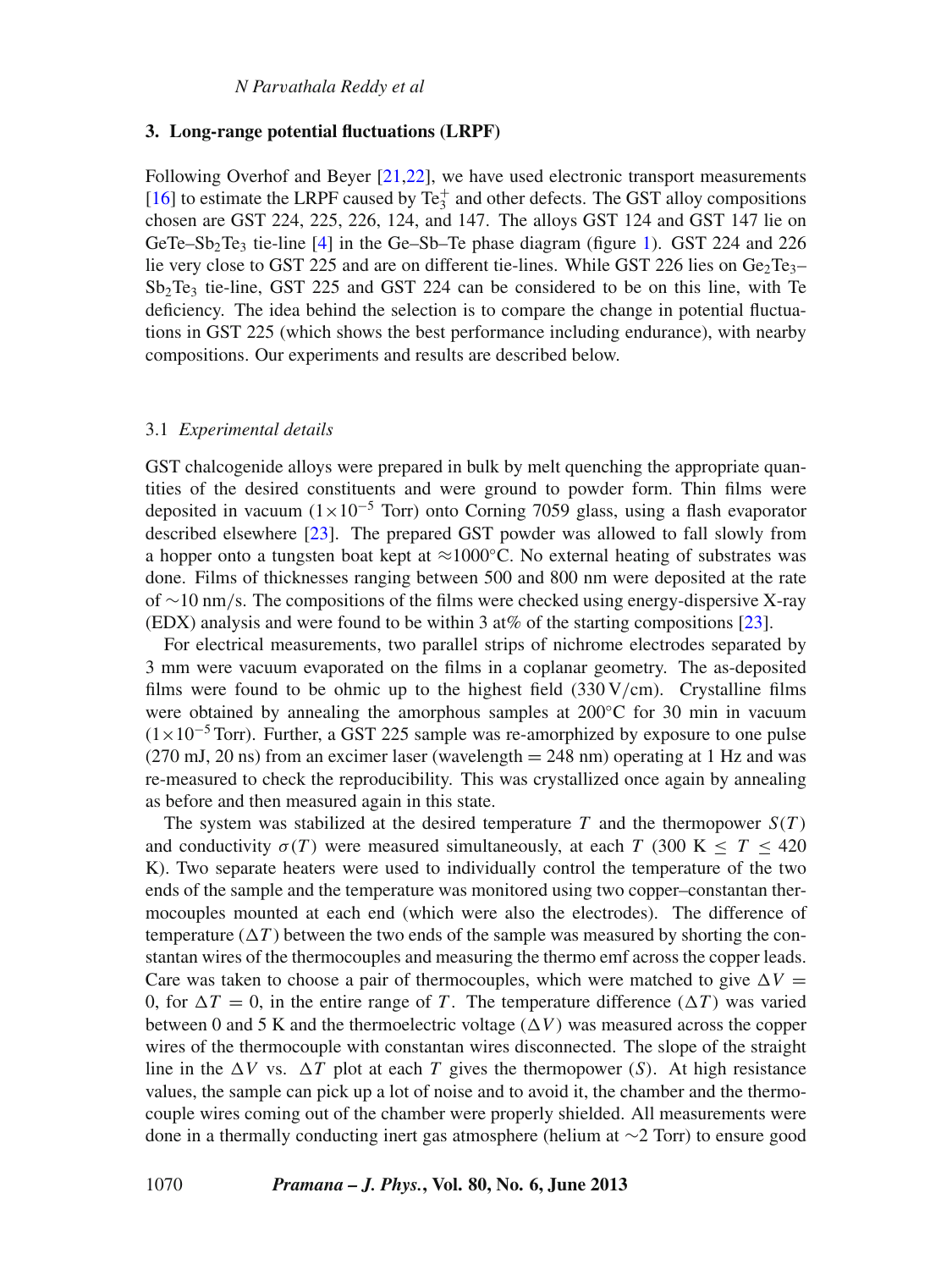thermal contact between the sample and the thermocouples. Details of the measurement apparatus are given in ref. [\[24](#page-16-18)].

## <span id="page-6-3"></span>3.2 *Results and discussion*

The temperature dependence of conductivity of the various compositions of the asdeposited samples is shown in figure [3.](#page-6-0) All five compositions exhibit Arrhenius behaviour:

<span id="page-6-1"></span>
$$
\sigma(T) = \sigma_0 \exp(-E_{\sigma}^* / k_B T),\tag{5}
$$

where  $\sigma_0$  is the conductivity prefactor,  $E^*_{\sigma}$  is the measured activation energy and  $k_B$  is the Boltzmann constant. The error bars are about the size of the data points. The activation energies ( $E^*_{\sigma}$ ) are summarized in table [1.](#page-7-0) The conductivity data of GST 225 is in agreement with data in refs [\[25](#page-16-19)[–27](#page-16-20)].

Figure [4](#page-7-1) shows the thermoelectric power  $S(T)$  of the as-deposited samples plotted as a function of reciprocal temperature. All samples show positive thermopower and hence the majority charge carriers are holes, which is the case for most of the chalcogenide glasses  $[26,28]$  $[26,28]$ ; *S(T)* seems to follow the relation:

<span id="page-6-2"></span>
$$
S = \left(\frac{k_{\rm B}}{e}\right) \left(\frac{E_{\rm S}^*}{k_{\rm B}T} + A\right),\tag{6}
$$

where  $E_S^*$  is the measured slope of the thermoelectric power,  $e$  is the absolute value of electronic charge and *A* is the heat of transport term ( $A \approx 1$ ) [\[28\]](#page-16-22). The slopes ( $E_S^*$ ) are tabulated in table [1.](#page-7-0)

<span id="page-6-0"></span>

**Figure 3.** Conductivity as a function of inverse temperature of amorphous GST films. Here GST 124 corresponds to Ge<sub>1</sub>Sb<sub>2</sub>Te<sub>4</sub> and so on. The activation energies ( $E^*_{\sigma}$ ) are given in table [1](#page-7-0) (after  $[16]$ ).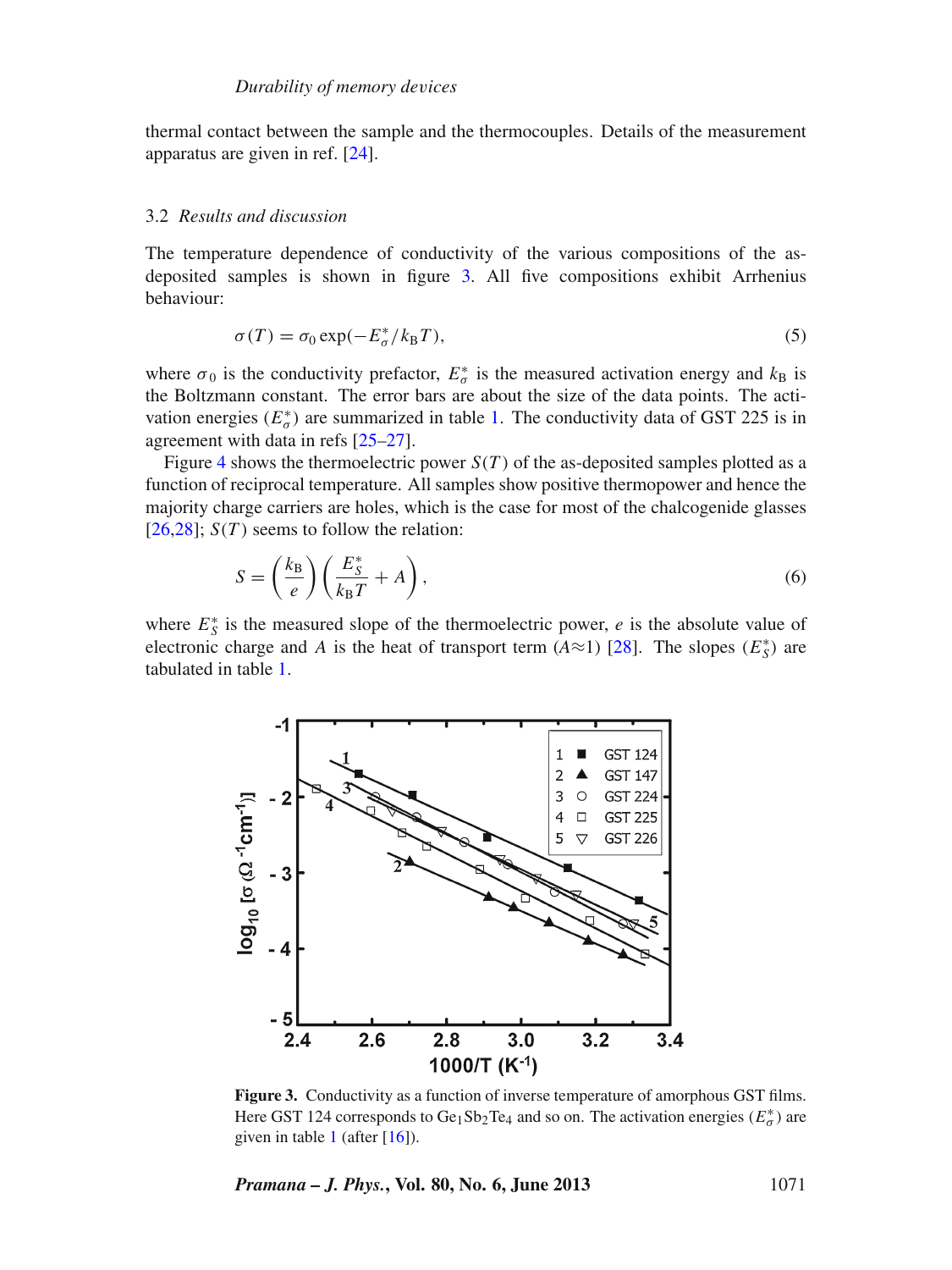<span id="page-7-0"></span>

| Alloy          | Phase           | $E^*_{\sigma}$ (eV) | $E_S^*$ (eV)      | $E_O$ (eV)        | $\Delta$ (eV)     |
|----------------|-----------------|---------------------|-------------------|-------------------|-------------------|
| <b>GST 124</b> | Amorphous       | $0.441 \pm 0.015$   | $0.212 \pm 0.008$ | $0.229 \pm 0.023$ | $0.183 \pm 0.018$ |
|                | Crystalline     | $0.023 \pm 0.001$   | $0.021 \pm 0.001$ | $0.002 \pm 0.002$ | $0.002 \pm 0.001$ |
| <b>GST 147</b> | Amorphous       | $0.422 \pm 0.004$   | $0.180 \pm 0.003$ | $0.252 \pm 0.007$ | $0.202 \pm 0.006$ |
|                | Crystalline     | Metallic            |                   |                   |                   |
| <b>GST 224</b> | Amorphous       | $0.503 \pm 0.007$   | $0.302 \pm 0.007$ | $0.201 \pm 0.014$ | $0.161 \pm 0.011$ |
|                | Crystalline     | Metallic            |                   |                   |                   |
| GST 225        | Amorphous       | $0.491 \pm 0.012$   | $0.350 \pm 0.011$ | $0.141 \pm 0.023$ | $0.113 \pm 0.018$ |
|                | Crystallized    | $0.084 \pm 0.001$   | $0.081 \pm 0.002$ | $0.003 \pm 0.003$ | $0.002 \pm 0.002$ |
|                | Re-amorphized   | $0.412 \pm 0.01$    | $0.273 \pm 0.004$ | $0.139 \pm 0.014$ | $0.111 \pm 0.012$ |
|                | Re-crystallized | $0.082 \pm 0.001$   | $0.080 \pm 0.002$ | $0.002 \pm 0.003$ | $0.002 \pm 0.002$ |
| GST 226        | Amorphous       | $0.464 \pm 0.007$   | $0.233 \pm 0.009$ | $0.231 \pm 0.016$ | $0.185 \pm 0.012$ |
|                | Crystalline     | $0.041 \pm 0.001$   | $0.040 \pm 0.005$ | $0.001 \pm 0.006$ | $0.001 \pm 0.005$ |

**Table 1.** Activation energies and widths of potential fluctuations as measured in the thin films of various GST alloys in amorphous and crystalline states.

We see that  $E^*_{\sigma} \neq E^*_{S}$ , which is found quite often in amorphous semiconductors.

Here, it may be noted that  $E^*_{\sigma}$  and  $E^*_{S}$  are the measured slopes and their values may be different from the actual separation between the Fermi level and the conducting level, because of the possible statistical shift of the Fermi level  $E_F$ , with temperature. This shift of  $E_F$  may not show up as a departure from the Arrhenius behaviour, especially if it is linear in *T*. In view of this uncertainty, Overhof and Beyer [\[21](#page-16-15)[,22\]](#page-16-16) defined a function  $Q(T)$  in which  $\sigma(T)$  and  $S(T)$  are combined in such a way that *Q* is independent of  $E_F$ .

<span id="page-7-2"></span>
$$
Q(T) = \ln \sigma(T) + (e/k_B)S(T). \tag{7}
$$

<span id="page-7-1"></span>

**Figure 4.** Variation of thermopower of GST alloys as a function of inverse temperature. The slopes  $(E_S^*)$  are listed in table [1](#page-7-0) (after [\[16\]](#page-16-10)).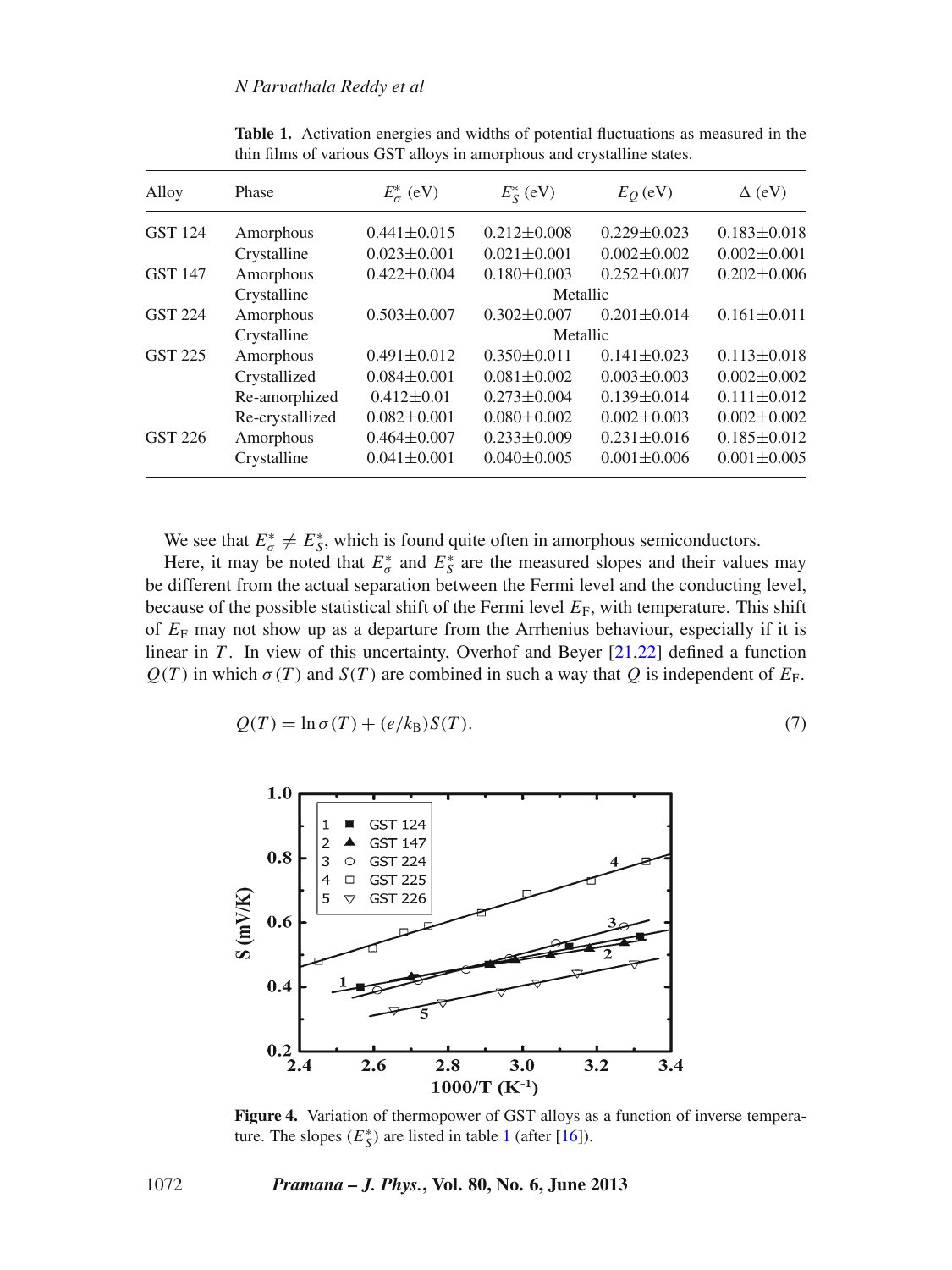<span id="page-8-0"></span>

**Figure 5.** Variation of *Q* as a function of inverse temperature of amorphous GST samples. *Q* is defined in eq. [\(7\)](#page-7-2), so that it is independent of the position of Fermi level (after [\[16](#page-16-10)]).

Figure [5](#page-8-0) shows  $Q(T)$  as a function of inverse temperature. The temperature variation of *Q* for all samples can be well represented by the following relation:

$$
Q(T) = Q_0 - \frac{E_Q}{k_B T} \tag{8}
$$

with  $Q_0 = \ln \sigma_0 + A$  and  $E_Q = E^*_{\sigma} - E^*_{S}$ . That is, the slope  $E_Q$  of  $Q$  is a measure of discrepancy between the slopes of  $\sigma(T)$  and  $S(T)$ .

Overhof and Beyer [\[21](#page-16-15)[,22](#page-16-16)] have suggested that the presence of long-range potential fluctuations might be a likely cause of the difference between  $E^*_{\sigma}$  and  $E^*_{S}$ .

The charged centres in GST create long-range static potential that modulates the con-duction as well as valence band edges equally in the same direction [\[28](#page-16-22)[,29\]](#page-16-23) (see figure [6a](#page-8-1)).

<span id="page-8-1"></span>

Figure 6. Band edge fluctuations in amorphous semiconductors (a) symmetric (b) antisymmetric.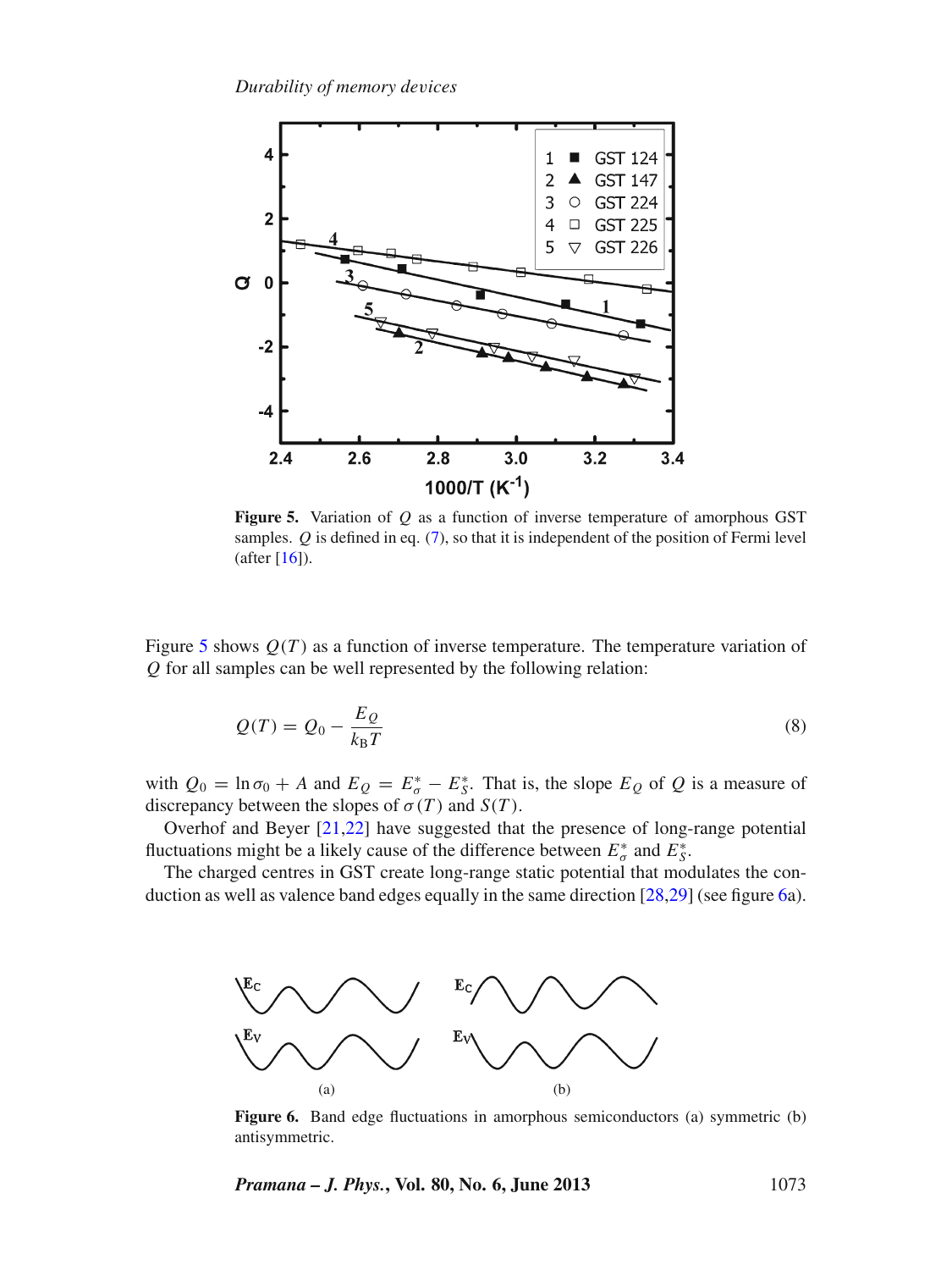This modulation gives rise to fluctuations in mobility edges, which are known as 'longrange potential fluctuations' (LRPF). The range of these potential fluctuations is assumed to be large enough (*l* ∼10 nm) to disallow tunnelling and strong localization.

In hydrogenated amorphous silicon, Overhof and Beyer [\[22](#page-16-16)] assumed a nonhomogeneous distribution of charged centres throughout the sample. They divided the sample into cubes of length *l* and assumed that the mobility edge has a constant value in each cube. Further, a Gaussian probability distribution function of width  $\Delta$  was used to assign the position of mobility edge in each cell. Using a computer, Overhof and Beyer obtained for concentration  $N_c$  of charged defects, an empirical relationship between the width of potential fluctuations  $(\Delta)$  and the difference  $(E<sub>O</sub>)$  between the measured activation energies of conductivity and thermopower [\[22](#page-16-16)].

<span id="page-9-1"></span><span id="page-9-0"></span>
$$
E_Q = E^*_{\sigma} - E^*_{\rm S} = 1.25 \Delta. \tag{9}
$$

Further, it can be shown [\[22\]](#page-16-16) that for a concentration  $N_c$  of charged defects:

$$
E_Q = \alpha \sqrt{N_c},\tag{10}
$$

where  $\alpha$  is a constant that depends on the macroscopic properties such as dielectric constant and refractive index of the material. For small variations in composition,  $\alpha$  is not likely to vary much, from sample to sample. Hence, samples with higher concentration of charged centres  $(N_c)$  are expected to have a higher width of potential fluctuations  $(\Delta)$ , if  $α$  does not vary much, from sample to sample.

Although relations [\(5\)](#page-6-1) and [\(6\)](#page-6-2) were initially obtained for a-Si:H, they are likely to hold for chalcogenide glasses as well [\[30\]](#page-16-24). Here, the role of charged defects in doped a-Si:H might as well be played by  $Te_3^+$ . In chalcogenide glasses, the lowest energy defects are not the neutral dangling bonds, but the charged centres associated with over- or undercoordinated atoms. That is why the chalcogenide glasses do not show ESR [\[31](#page-16-25)], as explained by Kastner *et al* [\[32](#page-16-26)]. They do not have dangling bonds because they have a lone (nonbonding) pair of electrons, which can provide or accommodate additional electrons in the case of over- or undercoordination. These charged defects are expected to cost less energy than the dangling bonds. Since the material on the whole is neutral, these defects appear in pairs of positive and negative charges, known as valance alternation pairs (VAPs) [\[32](#page-16-26)]. In the present case, these might be  $Te_3^+$  and  $Sb^-$  [\[19\]](#page-16-13). The majority of these will be near each other as pairs because of electrostatic attraction. They will form the so-called electrostatic bond and therefore, may not contribute to LRPF. However, there will be some that will be far enough to produce LRPF. As already mentioned above, the presence of three-fold coordinated tellurium in amorphous GST 225 is envisaged using BCT and is supported by experimental results of EXAFS.

The temperature dependence of conductivity, thermoelectric power and  $Q(T)$  of crystalline films (shown only for GST 225 in figures [7](#page-10-0) and [8\)](#page-10-1) are qualitatively similar to the amorphous ones for almost all compositions. However, their magnitudes and activation energies are quite different (table [1\)](#page-7-0). Further, *Q* varies very little as a function of temperature, giving a zero slope  $(E<sub>O</sub>)$ . Table [1](#page-7-0) summarizes the values of  $E<sub>O</sub>$  and other important quantities. GST 224 shows a metallic behaviour in the crystalline state and therefore its slopes etc. are not given in the table.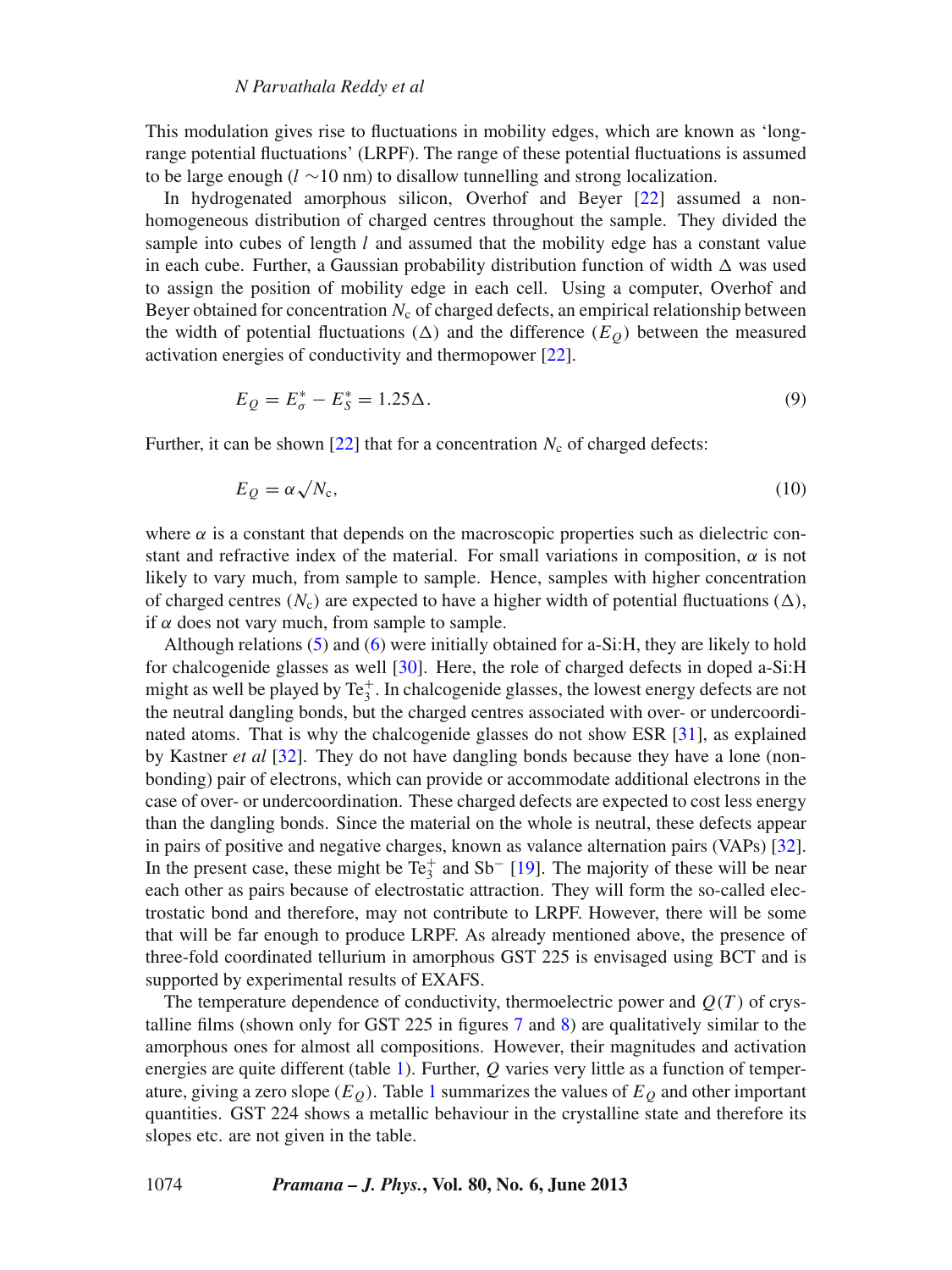<span id="page-10-0"></span>

**Figure 7.** Log conductivity ( $\sigma$ ) and thermopower (*S*) of crystallized and recrystallized GST 225 as a function of inverse temperature (please note the two ordinate scales for  $\sigma$  and *S*). The data are essentially unchanged after re-crystallization [\[17\]](#page-16-11).

We assume the charged defects in the chalcogenide glasses to be uniformly distributed, as done by Overhof and Beyer [\[22\]](#page-16-16) in the case of a-Si:H. Figure [9](#page-11-0) shows the values of  $\Delta$  calculated using eq. [\(9\)](#page-9-0) for various GST compositions in amorphous and crystalline states. The width changes from a nonzero value in the amorphous state to zero in crystalline state. The change in  $\Delta$  upon phase change is therefore,  $\Delta$  itself.  $\Delta$  varies between  $0.113\pm0.018$  eV and  $0.202\pm0.006$  eV, for different compositions, and is the smallest for GST 225 (0.113±0.018 eV). A small change in tellurium concentration from GST 225 leads to a larger  $\Delta$  for GST 224 and GST 226. Further, the compositions GST 124 and

<span id="page-10-1"></span>

**Figure 8.** *Q* as a function of inverse temperature for crystallized and re-crystallized GST 225. Please note the reproducibility of the slope.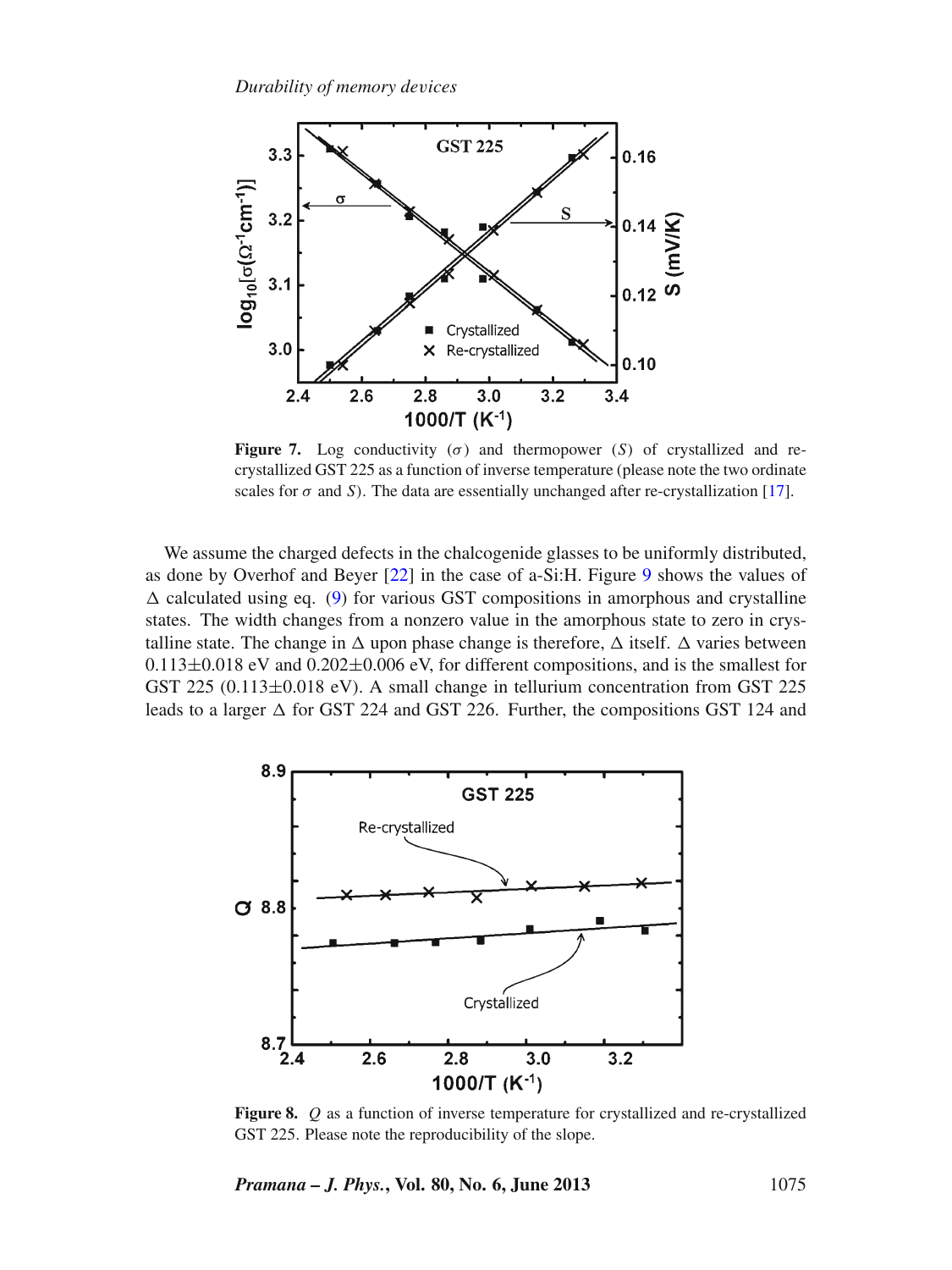<span id="page-11-0"></span>

**Figure 9.** Widths of potential fluctuations  $(\Delta)$  calculated and tabulated (table [1\)](#page-7-0) for GST samples in amorphous and crystalline phases. The GST 225 film shows the smallest potential fluctuations compared to the other compositions. Note that  $\Delta$  in crystalline phase is zero [\[17\]](#page-16-11).

GST 147 also show a larger  $\Delta$ . The error bars shown arise mainly from the deviation from the straight line fit to the data. To verify these ideas, we re-amorphized the GST 225 film, by exposing it to a pulse of UV light from an Excimer laser (described in [§3.1\)](#page-5-1). As shown in figure [10,](#page-11-1) the conductivity of the re-amorphized sample is a bit higher and thermopower slightly lower than that of the as-deposited film. But, using the thermopower

<span id="page-11-1"></span>

**Figure 10.** Conductivity  $\sigma(T)$  data of an 'as-deposited' amorphous GST 225 film compared with the re-amorphized GST 225 film.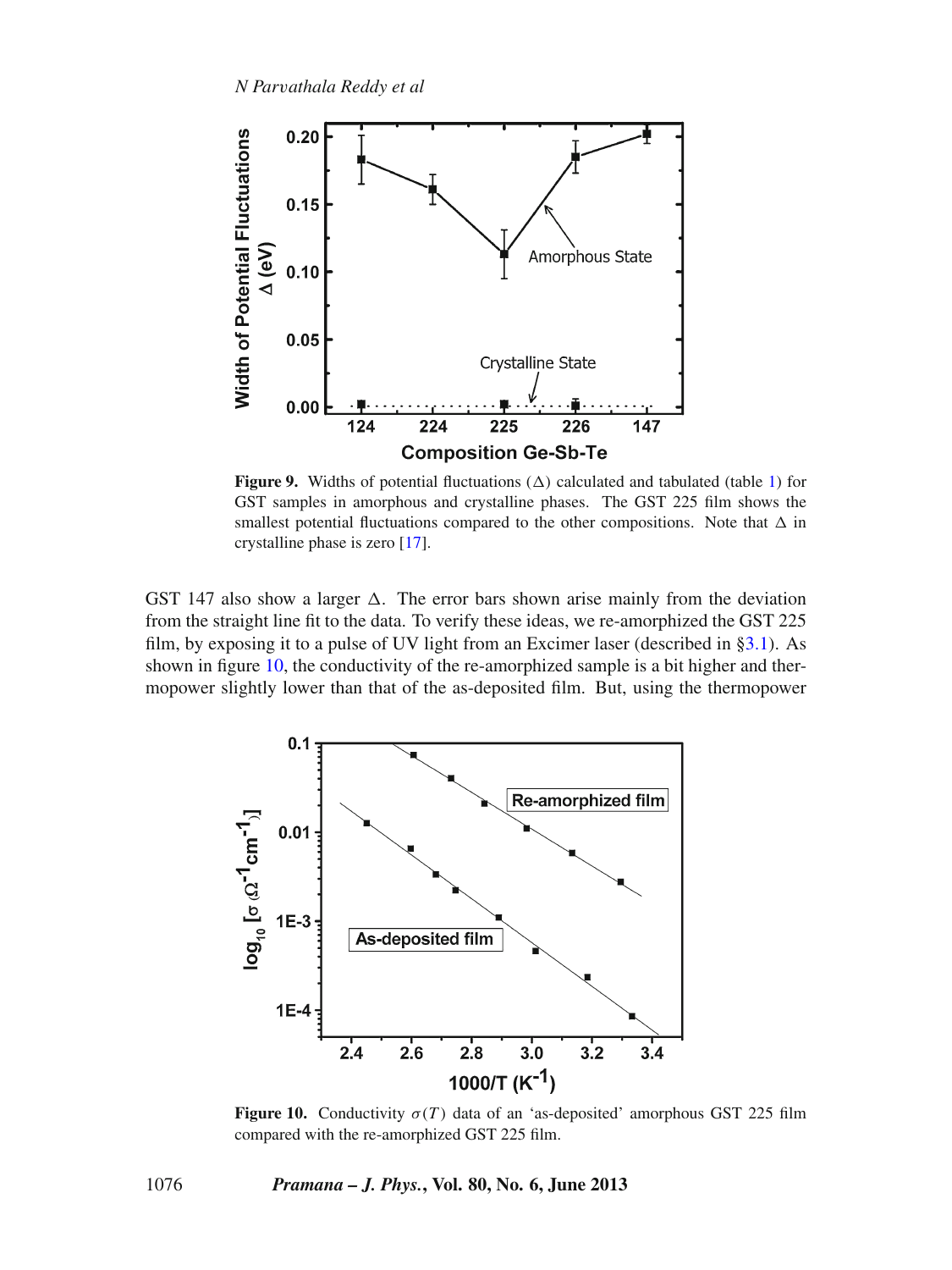<span id="page-12-0"></span>

**Figure 11.** Comparison of thermopower *S*(*T* ) of a GST 225 film in the 'as-deposited' and re-amorphized states.

data in figure [11,](#page-12-0) we find that the slope  $E_Q$  in figure [12](#page-12-1) is unchanged (within error bars) after re-amorphization. Further, in the re-crystallized state,  $\sigma(T)$  and  $S(T)$  are not very different compared to the first cycle (figures [7](#page-10-0) and [8\)](#page-10-1). Therefore, the widths of potential fluctuations in the as-deposited GST 225 and in re-amorphized one are within the error

<span id="page-12-1"></span>

**Figure 12.** Comparison of *Q* of an as-deposited GST 225 film and re-amorphized film as a function of inverse temperature *T*. Please note that although  $\sigma(T)$  and  $S(T)$ change after re-amorphization (figures [10](#page-11-1) and [11\)](#page-12-0), *Q*(*T* ) remains unchanged [\[17](#page-16-11)].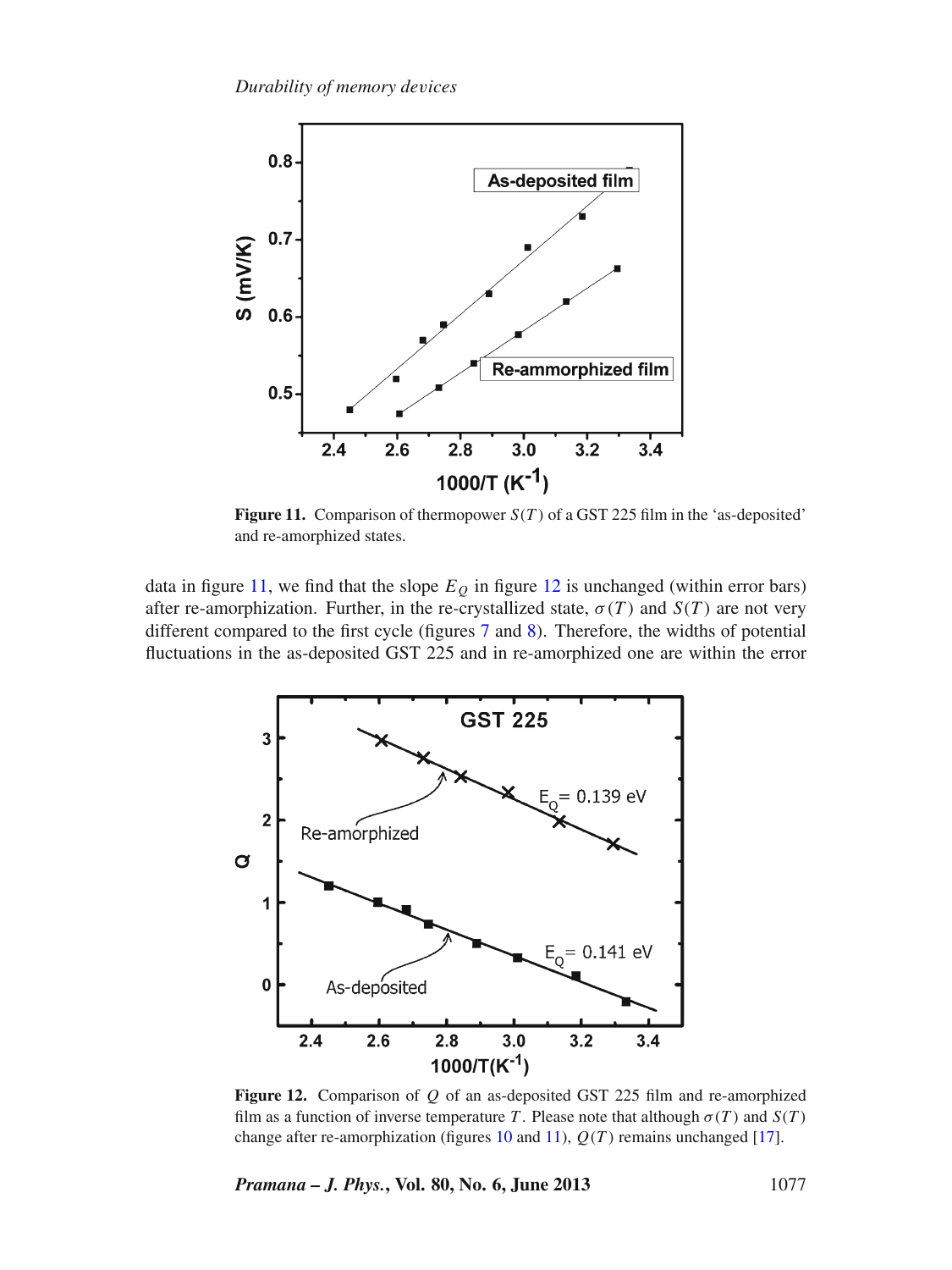bars of each other. Furthermore, there is no change in the slopes  $E_{\sigma}$ ,  $E_{S}$  and  $E_{Q}$  (table [1\)](#page-7-0) after re-crystallization.

As noted earlier, GST 225 is known to be [\[3](#page-15-2)] one of the best phase change materials which can undergo quite a large number of write-erase cycles fairly quickly. This excellent behaviour may be related to the very small  $E<sub>O</sub>$  in the amorphous state. Indeed, we note that the other less efficient materials exhibit higher values of  $E<sub>O</sub>$ . As per eq. [\(10\)](#page-9-1), a smaller value of  $\Delta$  in amorphous phase indicates lower concentration of charged defects, i.e., VAPs. Hence the structure of amorphous GST 225 may be regarded as less disordered compared to the other compositions. So, in going from amorphous to crystalline phase (ordered), GST 225 is required to undergo fewer structural changes compared to the other alloys. A material which, upon phase change undergoes minimal structural changes, is more likely to have a longer life.

Hence, a material with fewer defects and therefore smaller  $\Delta$  is to be preferred for use in PCM devices. This material must, of course, have stable amorphous and crystalline states and should have sufficiently different physical properties in the two states. Further study on other materials is necessary to strengthen these views.

#### **4. Analysis**

According to BCT, the material for which the number of bond constraints is closer to 3 (eq. [\(1\)](#page-2-0)), is expected to perform better, as this makes the material neither overconstrained nor floppy; ideal for going from amorphous to crystalline state and back, many times. We have called it a good glass former.

We have seen that GST 225 will satisfy the BCT requirement, i.e. eq. [\(1\)](#page-2-0), if it has homopolar Ge–Ge bonds and as a consequence  $Te_3^+$  defects. Let us also check the prediction of BCT criterion for the other GST compositions also (which were chosen for LRPF measurement).

EXAFS data  $[11,19]$  $[11,19]$  $[11,19]$  on GST 224 and GST 226 suggest that they lie on  $Ge_2Te_3-Se_2Te_3$ tie-line with GST 224 deficient in Te. While no EXAFS data exist for GST 124 and GST 147, they seem to be on  $\text{GeTe-Sb}_2\text{Te}_3$  tie-line. The average number of constraints for each alloy is calculated as given below.

> $C_{av}(224) = [2(4.33) + 2(4.5) + 4(2)]/8 = 3.21$  $(Ge_2Te_3-Sb_2Te_3$  tie-line),  $\delta C = 0.21$  $C_{\text{av}}(226) = [2(4.33) + 2(4.5) + 6(2)]/10 = 2.97$ ,  $(Ge_2Te_3-Sb_2Te_3$  tie-line),  $\delta C = 0.03$  $C_{av}(124) = [1(7) + 2(4.5) + 4(2)]/7 = 3.43$ , (GeTe–Sb<sub>2</sub>Te<sub>3</sub> tie-line),  $\delta C = 0.43$  $C_{\text{av}}(147) = [1(7) + 4(4.5) + 7(2)]/12 = 3.25,$ (GeTe–Sb<sub>2</sub>Te<sub>3</sub> tie-line),  $\delta C = 0.25$ .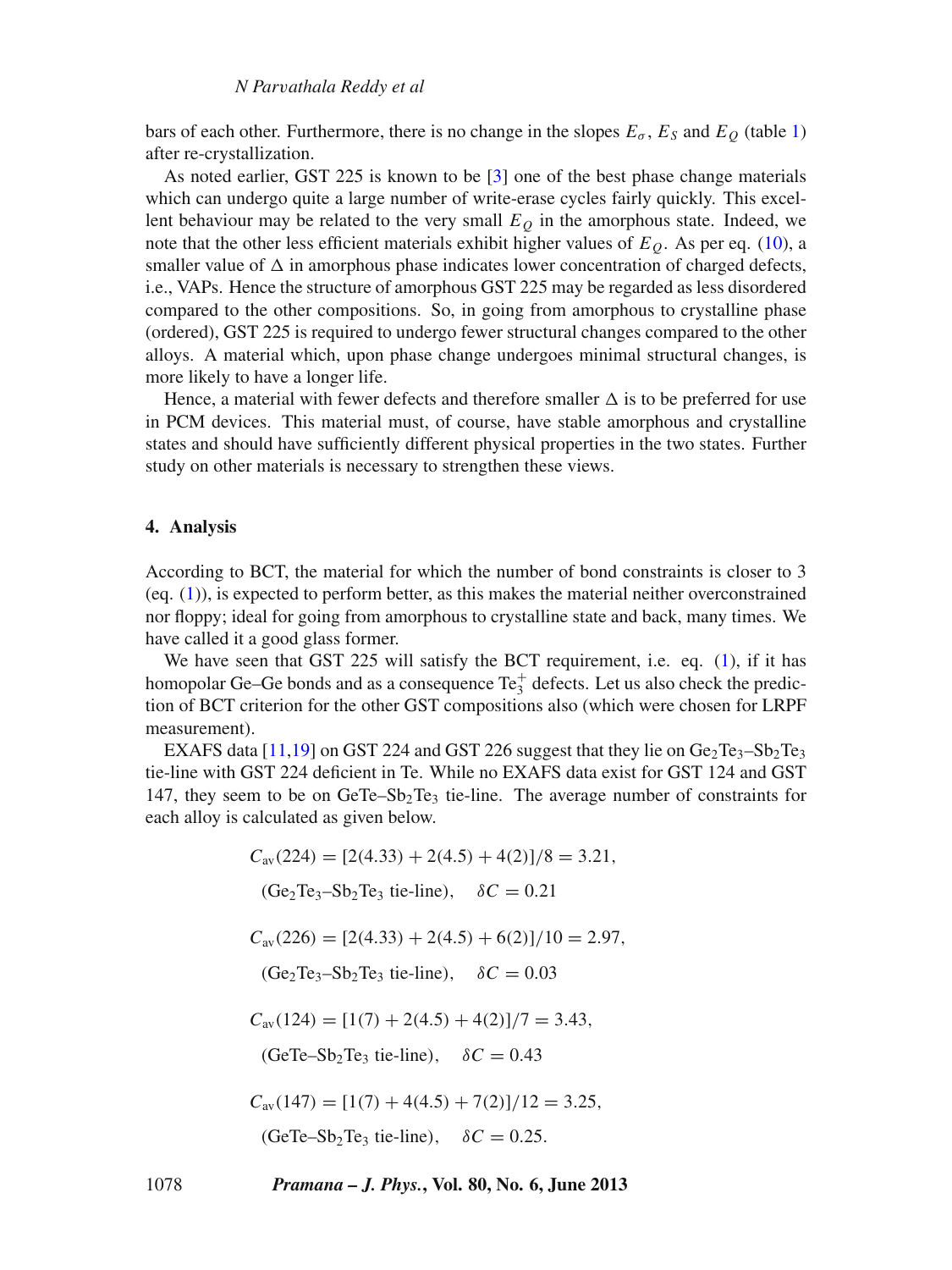Comparison of these alloys with GST 225  $[C_{av}(225) = 3.07$  and  $\delta C = 0.07$ , shows that BCT conjecture favours both GST 225 and GST 226, almost equally.

On the other hand, the LRPF considerations in [§3.2](#page-6-3) suggest that the material with the smallest  $\Delta$  should be the best. As  $\Delta$  for GST 225 is smaller than for the rest of the compositions studied (figure [9\)](#page-11-0), GST 225 is the most suitable. Since the other compositions including GST 226 have actually not been found as useful as GST 225, it seems that the measurement of potential fluctuations is a better indicator of a good glass former. However, question now arises about how GST 225 can have fewer defects  $(Te_3^+)$  than GST 226, since GST 225 is Te deficient whereas GST 226 is not. The answer may be that  $Te<sub>3</sub><sup>+</sup>$  defects are not the only charged defects that give rise to LRPF. Further, the heterogeneities in the material caused by local structural and compositional variations within the sample also contribute to the LRPF. In the case of charged defects the LRPF are correlated, i.e., the conduction and valance band mobility edges change in phase (figure [6a](#page-8-1)). But, in the case of heterogeneities, they are uncorrelated as the local band gap may vary from place to place. This can give rise to a potential in which the two edges may shift in opposite directions (figure [6b](#page-8-1)). Overhof and Beyer [\[22](#page-16-16)] have reported that the procedure used for obtaining the relation between  $E_Q$  and  $\Delta$  (similar to eq. [\(9\)](#page-9-0)) for uncorrelated LRPF arising from the heterogeneities, yields unphysically large values of  $\Delta$ , provided LRPF alone are assumed to be responsible for the observed  $E<sub>O</sub>$ . While it has not been possible to separate the two contributions, it appears reasonable to say that the measured  $E_Q$  has in it the contribution from both types of LRPF, and both the charged defects as well as the heterogeneities contribute to  $\Delta$ . Here, it seems that the total contribution from all sources together happens to be larger for GST 226 than for 225, resulting in a smaller  $\Delta$  for GST 225.

## **5. Summary and conclusions**

Both BCT and LRPF conjectures give information about the structure of GST 225. BCT ansatz favours the homopolar Ge–Ge bonding and Te deficiency. Also, BCT as well as LRPF lead us to conclude the existence of  $Te_3^+$  and other charged defects and heterogeneities. From the electrical transport properties  $\sigma(T)$  and  $S(T)$  of GST alloys, the widths of potential fluctuations  $(\Delta)$  present in various thin films are estimated. The important finding is that the change in  $\Delta$  upon phase change is the smallest for amorphous GST 225, compared to all other GST alloys studied here. The changes in  $\Delta$  are expected to be related to structural changes that occur during phase transformations. The material which has a larger change in  $\Delta$  undergoes larger structural changes upon transformation and hence wears out faster. As  $\Delta$  for the crystalline state is almost zero, the better material should have a smaller  $\Delta$  in the amorphous state. This conjecture can serve as a useful criterion to identify compositions that are expected to be suitable for making more durable PCM devices. Furthermore, VAPs (the lowest energy charged defects in chalcogenide glasses) and heterogeneities are identified as the defects that give rise to LRPF. Therefore, it follows that the best switching material should have the smallest density of VAPs and be homogeneous. Although this idea seems reasonable, further work is needed.

These results are compared with the predictions of BCT conjecture which says that the number of constraints for a good glass former should be close to 3. We note that both GST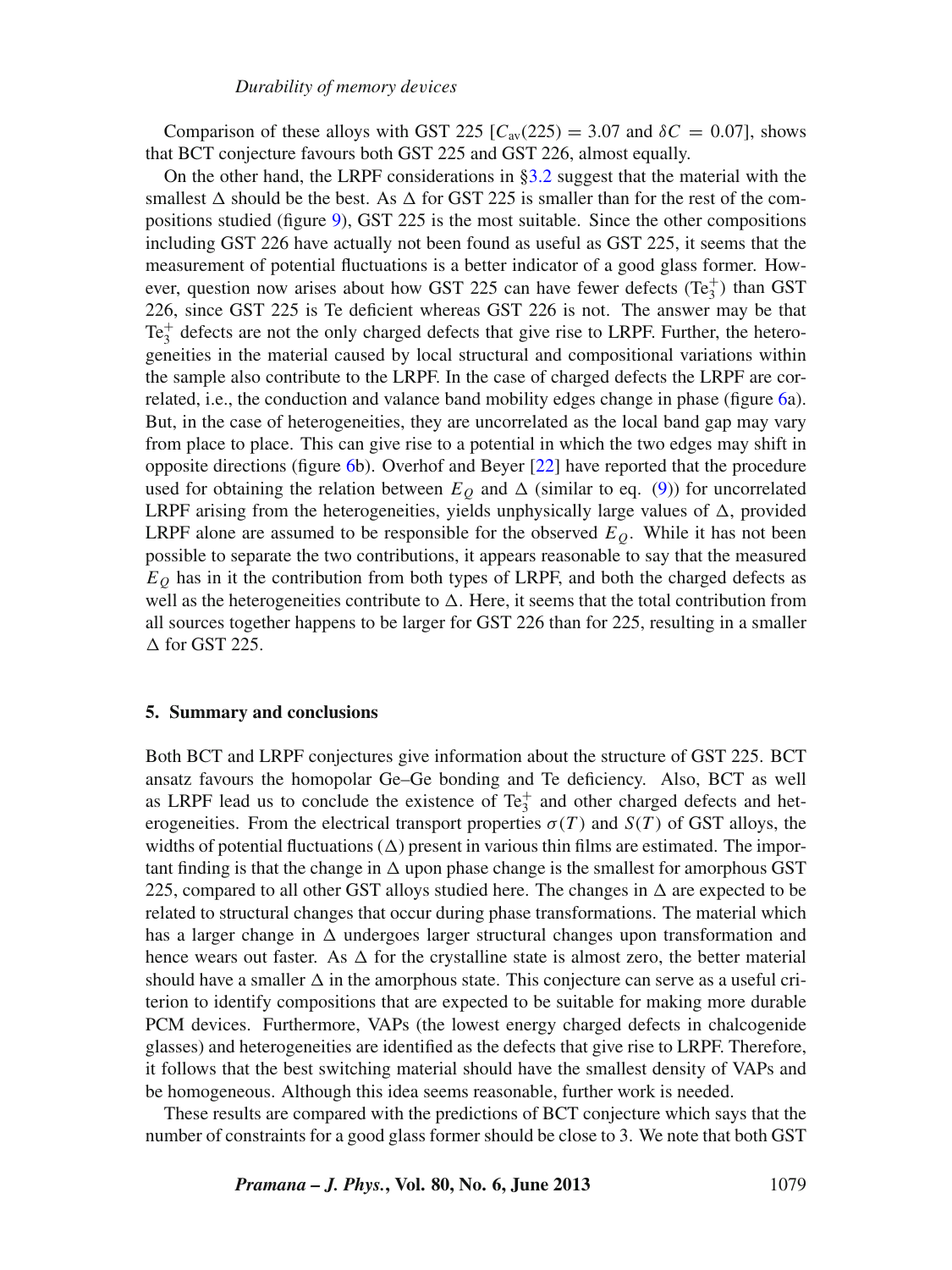### *N Par*v*athala Reddy et al*

225 and GST 226 satisfy this criterion equally well. This is at variance with the LRPF prediction and also with the reality, since GST 226 is not known for its good glass forming properties. Thus, it appears that  $\Delta$  is a better indicator of the suitability of composition than BCT conjecture, at least in this case. However, it is too early to make this statement. We note that Micoulaut *et al* [\[15\]](#page-16-9) also applied BCT conjecture, but used a different method for counting constraints, using first principles molecular dynamics simulations. It would be interesting to check whether their new procedure can resolve this anomaly.

On the question of GST 225 having  $\Delta$  smaller than GST 226, even though it is Te deficient (and is therefore expected to have more  $Te_3^+$ ), we have argued that in addition to the charged  $Te_3^+$  defects, the other defects, and structural and compositional inhomogeneities must also contribute to the potential fluctuations. These (defects, heterogeneities etc.) get frozen in the material as the sample is cooled to below its glass transition temperature  $(T_g)$  during preparation. The higher is the  $T_g$ , the more will be the frozen-in defects. This suggests that  $T_g$  for GST 226 should be higher than that for GST 225. Our attempts to measure  $T_g$  did not succeed [\[33](#page-16-27)]. It is not easy to measure  $T_g$  in thin films of these glasses and so far we have not found any estimate of  $T_g$ , in [\[34\]](#page-16-28), for these glasses.

In the end, it is only fair to point out that both BCT and LRPF tests are based on conjectures. In BCT we consider the bond constraints on the structure and have the ansatz  $C_{\text{av}} = 3$  for the suitable material. In the second test we consider the heterogeneities and defects that give rise to LRPF. Here the ansatz is that most suitable material will have the smallest  $\Delta$ . The data are too few at present, to say with any certainty, if either or both of these will solve the problem of searching for durable PCM devices. Testing of these conjectures in different systems and experiments to check their validity, will give the much needed confidence in them.

If they are correct, the best PCM materials should be neither under- nor overconstrained and should be homogeneous and free of defects.

# **Acknowledgements**

The authors are grateful to H Fritzsche, M A Paesler, K L Chopra and P Boolchand for useful comments. The authors also thank R C Budhani for the Excimer laser, and Ram Bilas and the M.Sc. students (M Hemanadhan, Ayoti Patra, Ankit Goel, Ashish Shukla) for help in the experimental work. The financial support by CSIR, New Delhi is also gratefully acknowledged.

## **References**

<span id="page-15-0"></span>[1] S R Ovshinsky, *Phys. Re*v*. Lett.* **21**, 1450 (1968)

E J Evans, J H Helbers and S R Ovshinsky, *J. Non-Cryst. Solids* **2**, 334 (1970)

- <span id="page-15-1"></span>[2] K L Chopra, K S Harshvardhan, S Rajagopalan and L K Malhotra, *Solid State Commun.* **40**, 387 (1981)
- <span id="page-15-2"></span>[3] For a comparison of various memory technologies, see, for example, S Natrajan, S Chung, L Paris and A Keshavarzi, *IEEE Solid-State Circuits Mag.* **1**, 34 (2009)
- <span id="page-15-3"></span>[4] N Yamada, E Ohno, K Nishiuchi, N Akahira and M Takao, *J. Appl. Phys.* **69**, 2849 (1991)
- [5] I Friedrich, V Weidenhof, W Njoroge, P Franz and M Wuttig, *J. Appl. Phys.* **87**, 4130 (2000)